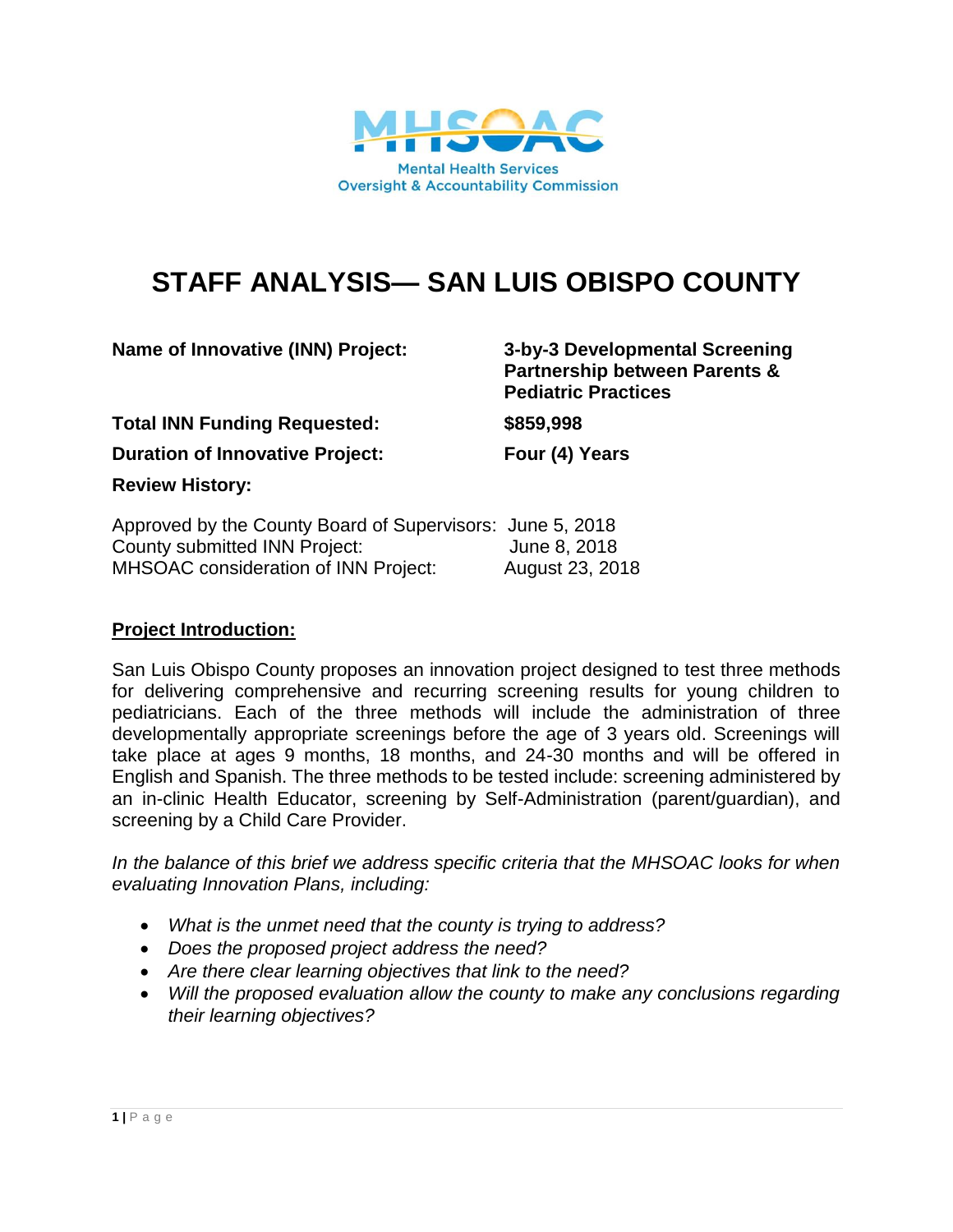In addition, the MHSOAC checks to see that the Innovation meets regulatory *requirements, that the proposed project aligns with the core MHSA principles, promotes learning, funds exploration of a new and/or locally adapted mental health approach/practice, and targets one of the four (4) allowable primary purposes: increases access to mental health services to underserved groups; increases the quality of mental health services, including better outcomes; promotes interagency collaboration; and increases access to services, including, but not limited to, services provided through permanent supportive housing.*

# **The Need**

San Luis Obispo County states that California is behind the curve on providing timely screening and identification that can catch and address mental health, behavioral, or developmental challenges early and facilitate access to treatment. The state is 43rd in the nation, with less than 30% of children receiving comprehensive and recurring screenings. The County goes on to cite a report that 70% of children with delays go undetected until kindergarten (Bethell C., et al., 2011). The County provides the following details demonstrating the local need for this proposal:

In San Luis Obispo 30% of children ages 0-3 are assigned to the main safety net clinics, which do not have a comprehensive screening in their electronic health record or a protocol in their procedures. Only one private pediatric practice bills Medi-Cal for screening and their screening specifically targets autism and attention-deficit/ hyperactivity disorder. Additionally, surveys of private pediatricians reveal infrequent use of validated tools.

In addition, the County states that they are lacking a comprehensive system to capture data of 0-3 years olds who may be at risk of developing behavioral health symptoms or who have developmental disabilities and identify that 0-3 year olds are an underserved population.

# **The Response**

To address the needs of 0-3 year olds and their families, San Luis Obispo County is proposing to make a change to an existing practice and promote collaboration by testing three methods of delivering comprehensive and recurring screening results for young children to pediatricians. Each of the three methods will include the administration of up to three developmentally-appropriate screening encounters before the age of three years old. The three methods to be tested are:

- 1. Screening administered by an in-clinic Health Educator prior to child's appointment with their pediatrician;
- 2. Screening self-administered by parent/guardian prior to an appointment by the parent/primary caregiver;
- 3. Screening completed by a child care provider at the child's Child Care Provider site and given to the pediatrician.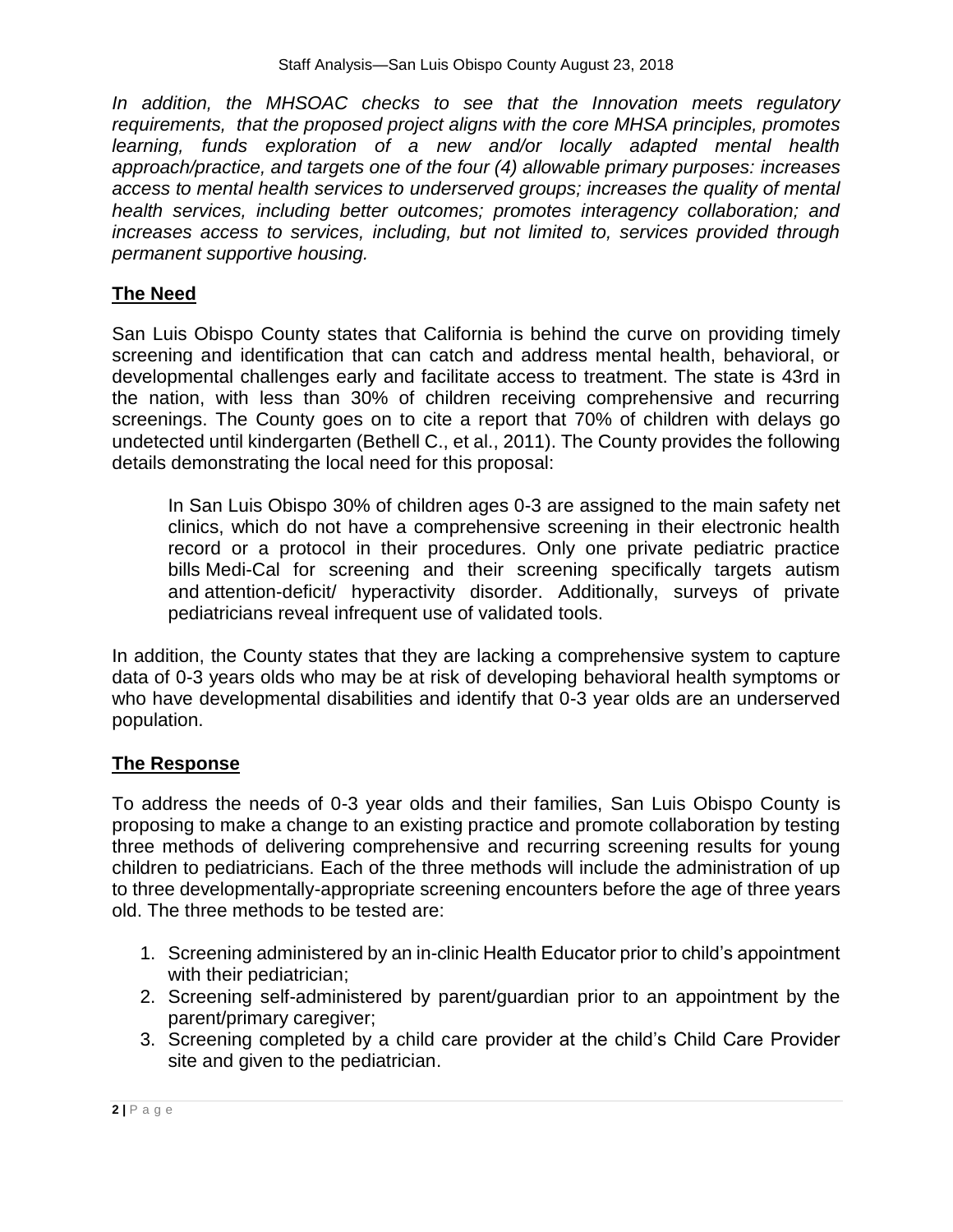The County acknowledges that the American Academy of Pediatrics (AAP) already recommends that pediatricians conduct three (3) mental health screenings by age 3 but reports that pediatricians are not completing the screenings and the safety net clinics do not have a protocol in place. The County believes that this Innovation proposal will identify a method to effectively administer the screenings and increase communication between pediatricians and parents while increasing knowledge of mental and social-emotional development. The County hopes that the increase in knowledge and communication between pediatricians and parents will result in appropriate referrals for those children in need of services. The AAP recommends family-focused therapies to reduce the symptoms of emotional, behavioral, and relationship symptoms (AAP, 2016). **Does the County have capacity to provide therapeutic support for children and families in the 0-3 age range? If not, can building the therapeutic capacity be a part of this proposal?** 

**The County may also want to discuss how pediatricians will facilitate referrals and "warm handoffs" to the Tri-Cities Regional Center or other appropriate provider if developmental delays, neurological disorders or developmental trauma are indicated by the ASQ.** 

The County also acknowledges that some pediatricians utilize a self-administered method of taking the ASQ but did not identify any formalized models for child care partnerships and health educator delivery.

The County does discuss the Help Me Grow movement and its focus on increasing communities' developmental screening and referral system through outreach to pediatricians and communities, developing a centralized access point for referrals, screenings and care coordination, and compiling data on screening and referral activity.

The County contends that this innovation project can be an added component of the Help Me Grow movement because "it employs a 3-method testing to better understand what practices are effective for comprehensive and recurring screenings". They further state that, "[i]t is understood that at the national level there is also a need for a new model to fully incorporate mental health screening directly into the well-child visit conversation…" and '[t]here is currently no approach like the 3-by-3 Project concept that tests the relative efficacy of multiple methods".

## **The County may wish to discuss why they are testing the three methods in order to identify the most effective method instead of promoting a "no wrong method" approach to administering the screenings.**

# **The Community Planning Process**

Over a 6-month period, the San Luis Obispo Behavioral Health Department worked collaboratively with local stakeholders, including consumers and family members, to develop this innovation proposal.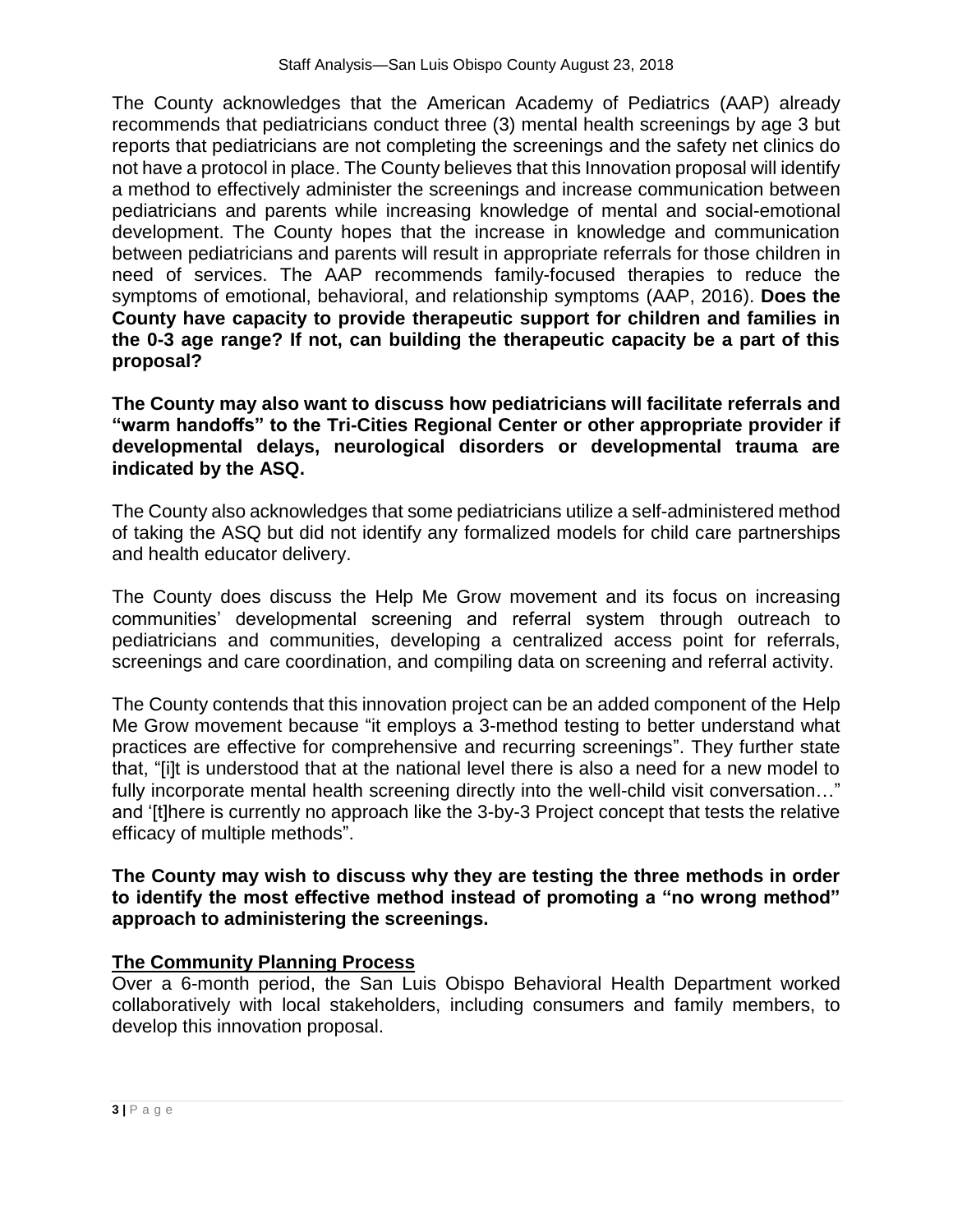The County's Innovation Planning Team is a stakeholder group consisting of between 10-20 representatives of different community groups including consumers, family members and underserved communities. The Innovation Planning Team met two times between September 2017 and March 2018 and will oversee the launch and participate in the evaluation of the innovation project, if approved. A comprehensive list of the diverse stakeholders that participated in the innovation planning process can be found on pages 7-8.

The County reports that the stakeholder group and meetings were designed with the purpose to encourage the development of learning projects, and developing new creative initiatives to test potential solutions for difficult challenges in the mental health field. Stakeholders and the Innovation Planning Team were provided with an online project development toolkit consisting of innovation definitions and guidelines with a worksheet to walk them through the creation and development of the Innovation project.

The goal for the stakeholder group was to develop projects outside of the stakeholder meetings and bring the proposals to the group for revision and final approval. In order to determine the level of prioritization for each proposed project, the County provided stakeholders with an online tool for ranking purposes. This process resulted in two proposals for this round and two proposals for a future fiscal year.

This Innovation project was shared with MHSOAC stakeholders on May 15, 2018 and no letters of support or opposition were received in response.

# **Learning Objectives and Evaluation**

San Luis Obispo County has proposed implementing a project that will test three screening methods for young children. Specifically, the County will utilize the Ages and Stages Questionnaire (ASQ-3) and the ASQ Social-Emotional (ASQ: SE-2) tools, using the following three *screening methods*:

- 4. Screening will be administered by an in-clinic Health Educator prior to child's appointment with their pediatrician
- 5. Screening will be self-administered prior to an appointment by the parent/primary caregiver (control group)
- 6. Screening will be completed by a child care provider at the child's Child Care Provider site and given to the pediatrician (**See pg. 14 of County Plan**).

Screening will take place at three points in time—9 months, 18 months, and 24 to 30 months. The target population for the 3-by-3 project will be children under the age of three and their primary caregivers, and the County estimates that the project will serve approximately 450 children annually. In order to guide their project, the County has identified several *learning goals*, and include:

1. Learn more about specific practices that will be most likely to increase behavioral health screening in early childhood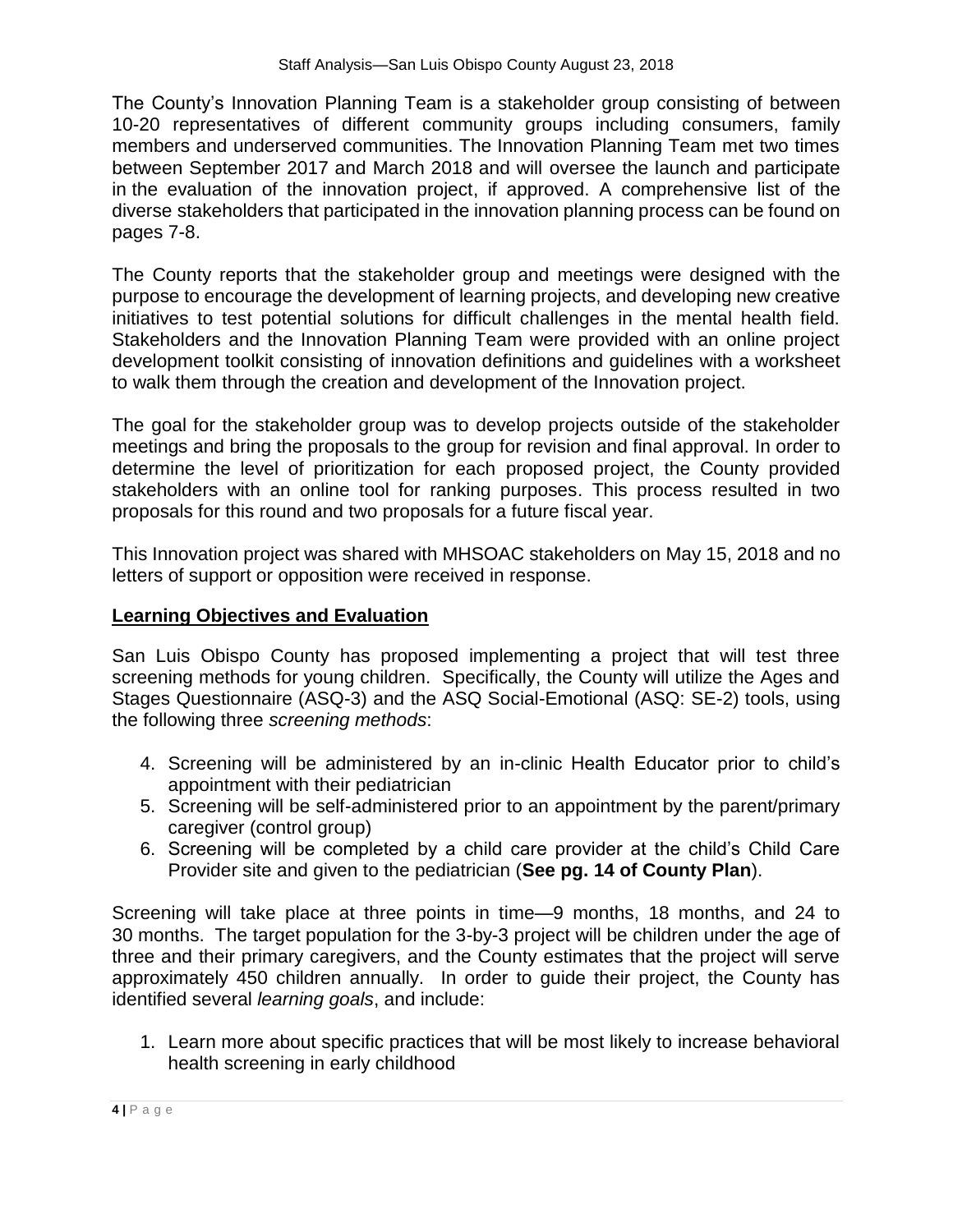- 2. Learn what methods increase conversations with parents/primary caregivers that allow increases mental health knowledge
- 3. Learn how specific settings can integrate mental health screenings into their location
- 4. Learn more about screenings and strategies that would increase referrals
- 5. Learn more about how specific strategies support recurring mental health screenings for children and allow increased parent/primary caregiver engagement, and
- 6. Learn which specific screenings and strategies allow increased mental health knowledge for pediatricians.

In addition to these learning goals, San Luis Obispo County hopes to meet six *outcomes* through the project, including:

- 1. Increase parent/primary caregiver knowledge of age-appropriate social emotional development as established by best screening method
- 2. Increase parent/primary caregiver mental health knowledge as established by best screening method
- 3. Increase pediatric setting's mental health knowledge as established by best screening method
- 4. Increase appropriate referrals for behavioral health needs of a child and family members as established by best screening method
- 5. Determine the preferred screening method that allows greater engagement of parents/primary caregivers, and
- 6. Determine the screening method and strategy preferred by pediatricians.

In order to determine if outcomes are met, the County will use a pretest-posttest method using surveys with parents/primary caregivers, as well as pediatricians. To test increases in knowledge, surveys will be given before and after screenings are completed with clients among parents/primary caregivers. It is unclear, however, and **the County may wish to clarify: how surveys will be developed, if they will incorporate the necessary best practices to ensure increases in knowledge are attained, and at what time points surveys will be administered.**

In order to examine changes in referrals, the County will track the number of referrals connected to each survey method.Lastly, pediatricians will be surveyed at 6-months and then annually to determine their preferred method of survey administration.

Data for the 3-by-3 project will be maintained by a program researcher who will also create reports for a contracted evaluator whom will be responsible for the overall coordination of the project evaluation and completing the final evaluation report. Findings and lessons learned from the project will be shared though several avenues, such as: San Luis Obispo Board of Supervisors, Behavioral and Public Health Departments, MHSA Advisory Committee, Help Me Grow Campaign, First 5, Central Coast Medical Society, California AAP District, among others.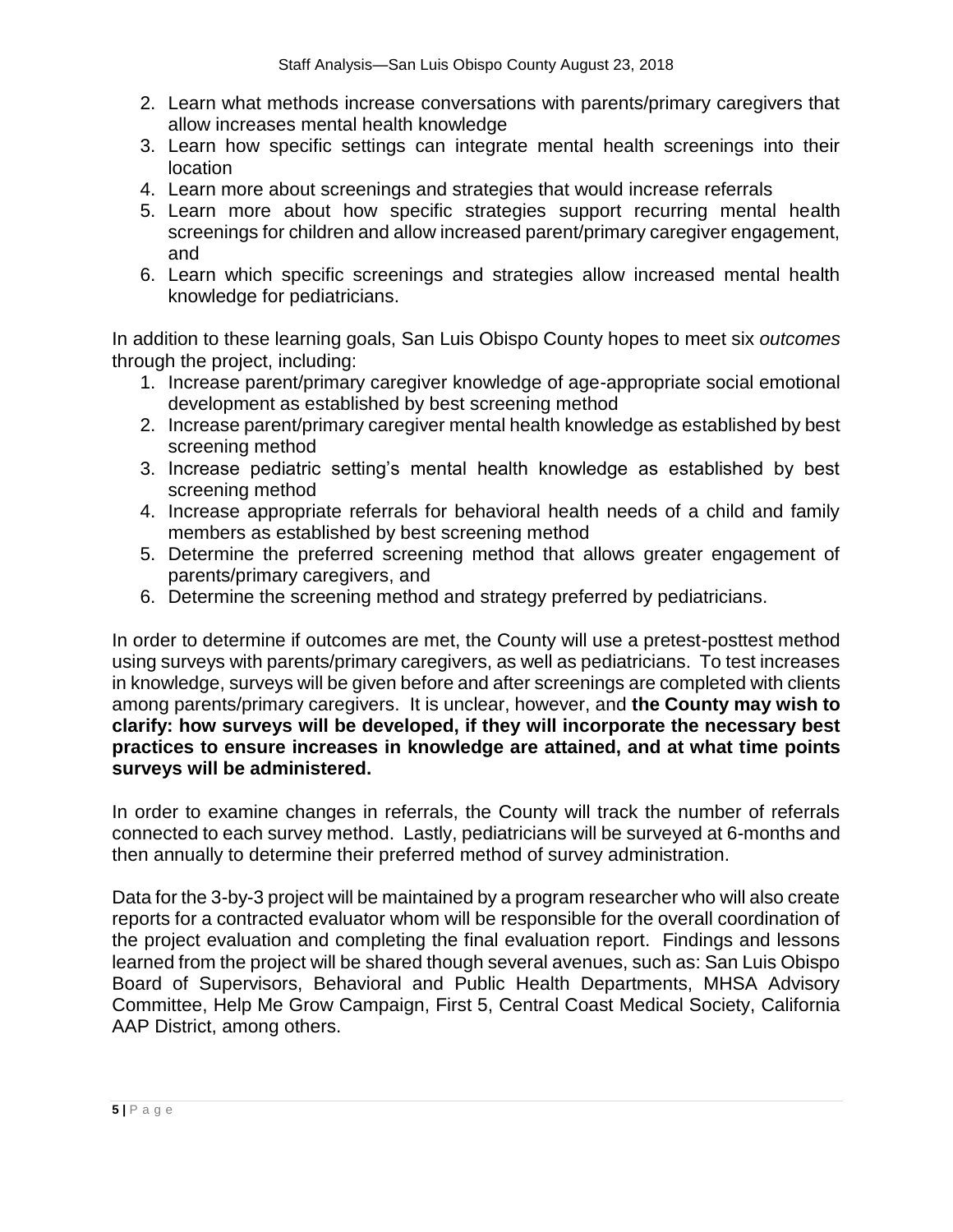### **The County may wish to consider working with the local physician's association to encourage pediatricians to adopt this model should it prove successful.**

### **The Budget**

The total proposed budget for this innovation project allocates \$859,998 of MHSA Innovation Funds over four (4) years.

The County states that they will utilize \$184,860 of unspent AB 114 funds from fiscal year 2008/09 in the first year. They will utilize projected fiscal year 2017/18 funds in the second year, fiscal year 2018/19 funds in the third year, and fiscal year 2019/20 funds in the fourth year.

Personnel costs total \$97,051 and funds the salary and benefits of a (0.4) FTE Project Coordinator for all four years responsible for logistics and acts as a liaison with contracting partners and Behavioral Health.

Other expenditures total \$60,000 for the complete project and include costs for the County Innovation Evaluator.

Operating expenditures total \$37,500 include the costs associated with the Ages and Stages Questionnaire (ASQ-3 and ASQ-SE) in English and Spanish; tablet data subscription and a stakeholder focus group/ annual event. **The County may wish to discuss the purpose of the annual event as it relates to this project.**

Non recurring Costs total \$10,750 and include the costs of a work station for Project Coordinator, Data System Setup and Child Care Provider tablet library.

Contracts (Consultants and Trainers) make up the majority of the budget totaling \$654,131 and include: costs to test the method of delivering the screenings at child care centers, a FQHC Safety Net Clinic and a private Pediatric Clinic (**see pages 24-25 of the County plan for full details**).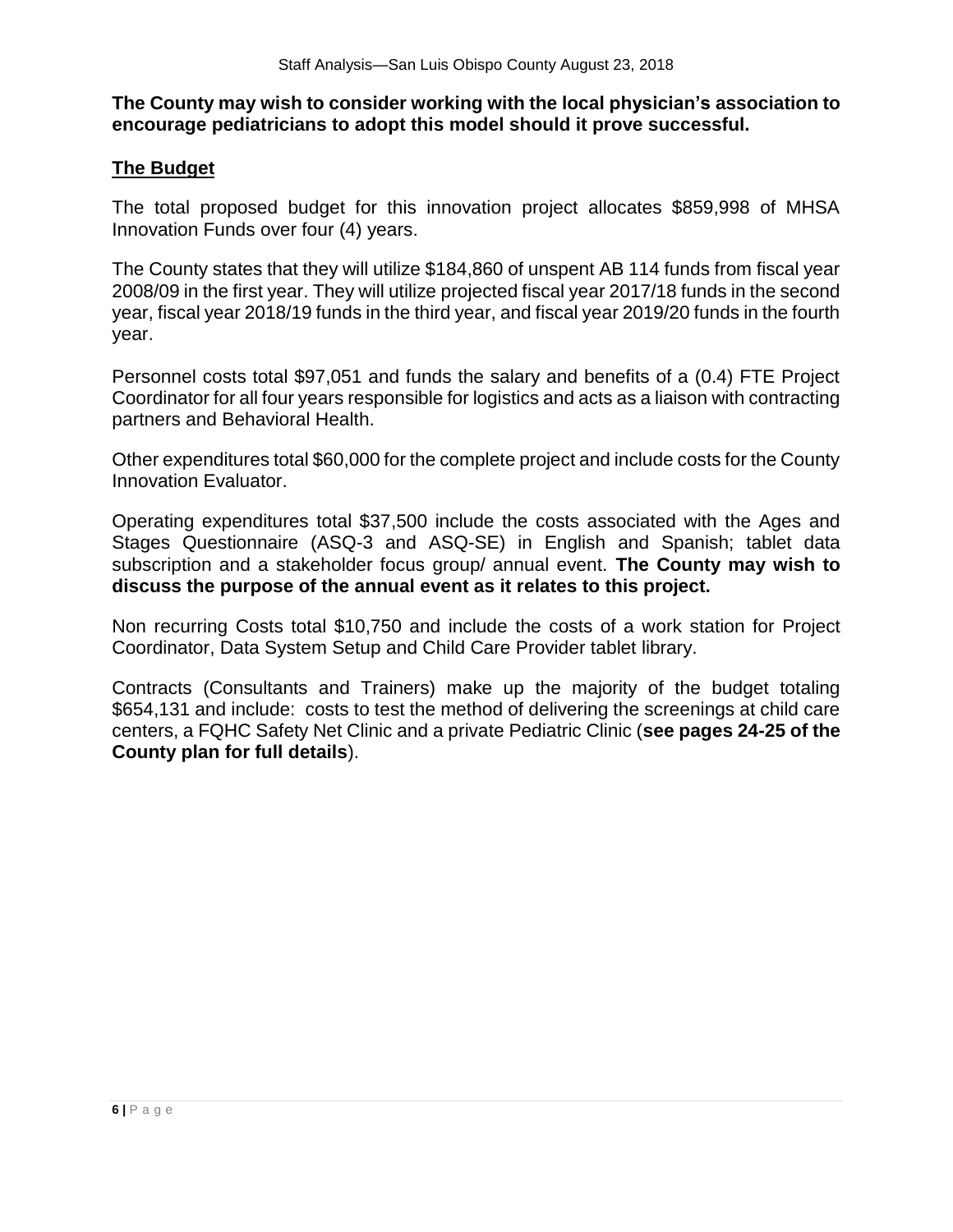Brief breakdown of consultant costs:

| Who                                                                                                       | <b>Materials</b>                                                                  | <b>Staff</b>                                                                                                                                                      | <b>Total (approximate)</b>                                         |
|-----------------------------------------------------------------------------------------------------------|-----------------------------------------------------------------------------------|-------------------------------------------------------------------------------------------------------------------------------------------------------------------|--------------------------------------------------------------------|
| <b>Child Care</b><br><b>Planning Council</b>                                                              | <b>ASQ Training</b><br><b>Workshops for Health</b><br><b>Educators</b><br>\$5,000 | <b>Stipends for Child Care</b><br><b>Staff</b><br>\$3,500                                                                                                         | \$8,500                                                            |
| <b>FQHC Safety Net</b><br>$Clinic -$<br><b>Community Health</b><br>Centers of the<br><b>Central Coast</b> | <b>Work Stations</b><br>\$4,000                                                   | Project Clerk (\$12/hour at<br>20 hours per week with<br>COLA increase every year)<br>Health Educator (1FTE at<br>\$18 per hour with COLA<br>increase every year) | \$224,164 (based on<br>year one costs, will<br>increase with COLA) |
| <b>Private Pediatric</b><br>Clinic                                                                        | <b>Work Stations</b><br>\$4,000                                                   | Project Clerk (\$12/hour at<br>10 hours per week with<br>COLA increase every year)<br>Health Educator (1FTE at<br>\$18 per hour with COLA<br>increase every year) | \$178,488 (based on<br>year one costs, will<br>increase with COLA) |
| Program<br>Researcher                                                                                     |                                                                                   |                                                                                                                                                                   | \$79,000                                                           |
| <b>Indirect Costs</b>                                                                                     |                                                                                   |                                                                                                                                                                   | Approximately \$20,000                                             |

The County addressed potential questions regarding Early and Periodic Screening, Diagnostic, and Treatment (EPSDT) funds stating:

MHSA funds will be used to provide resources to help parents complete the screenings, as well as to support scoring and data collection; Early and Periodic Screening, Diagnostic, and Treatment (EPSDT) funds do not pay for these services. EPSDT funds pay for the child's medical examination; no MHSA funds will be used to pay for medical examinations. Screenings facilitated with MHSA funding will augment medical examinations, providing pediatricians with additional information from the parent's perspective.